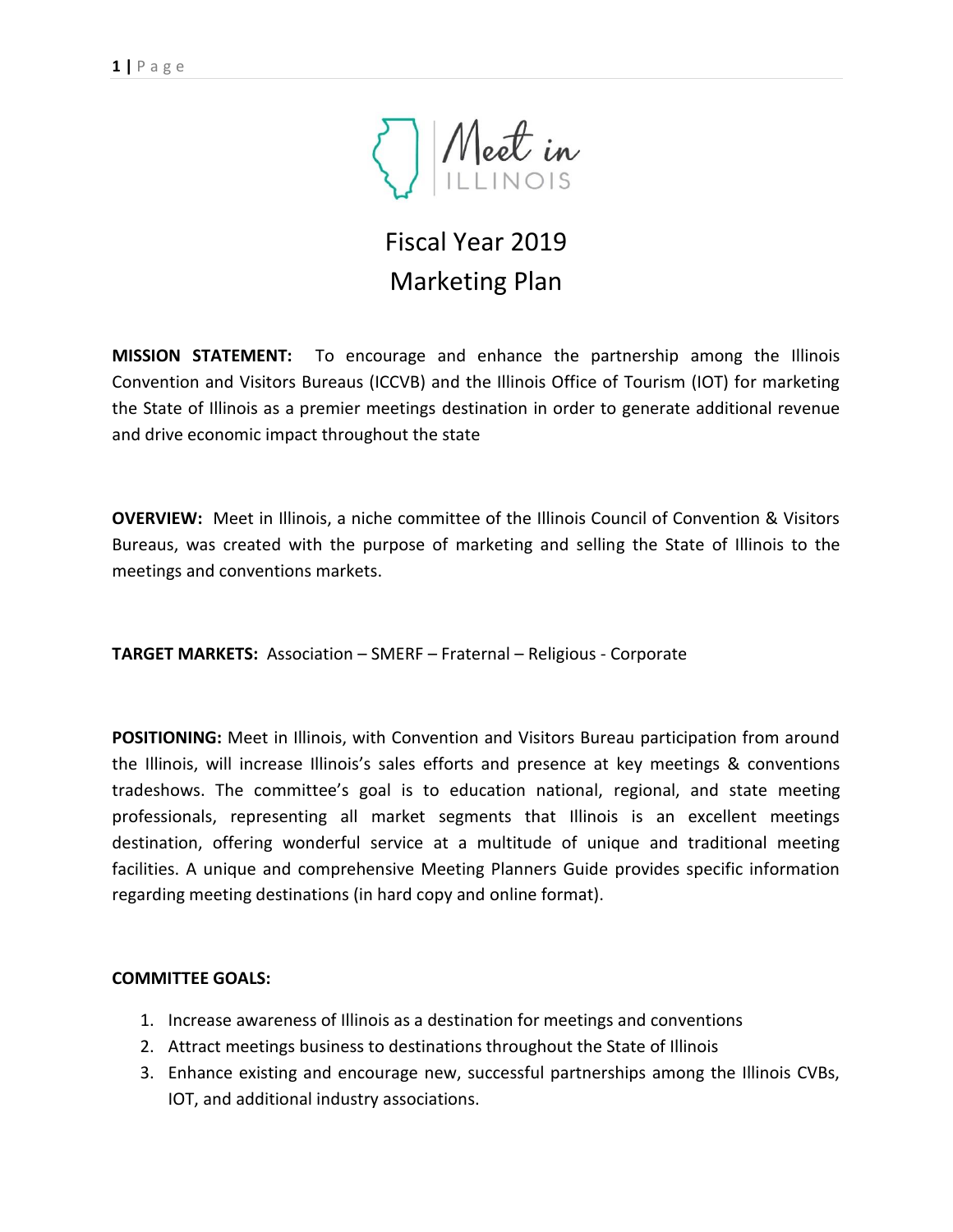# **OBJECTIVES:**

- 1. Market and Sell the State of Illinois as a premier meeting destination
- 2. Create a Meet in Illinois a "brand awareness"
- 3. Generate meeting planner prospects for participating CVB's
- 4. initiatives and IOT / Meet in Illinois sponsored booths or events at tradeshows
- 5. Provide professional development opportunities for Meet in Illinois Partners
- 6. Educate IOT on the significance of meetings on the Illinois economy, and specifically hotel/motel tax generation.
- 7. Improve tracking to validate the significance.

# **STRATEGIES TO ACHIEVE GOALS FOR FY2019:**

## **TRADESHOWS:**

The following tradeshows have been identified as a palette of opportunities to establish a Meet in Illinois presence. Final determination of tradeshow schedule based on commitment of Meet in Illinois participants

# **SMALL MARKET MEETINGS: September 23 – 25, 2018 Ontario, CA**

- Appointment Show Aimed at Meeting Professionals Utilizing Third Tier Cities
- Option: Meet in Illinois Event Sponsorship
- Provide post-show recap to provide ROI

| <b>RCMA EMERGE:</b> | January 29-31, 2019 | Greensboro, NC |
|---------------------|---------------------|----------------|
|---------------------|---------------------|----------------|

- Premier event for faith-based meeting planners and suppliers
- Option A: Meet in Illinois Event Sponsorship
- Option B: Establish a Meet In Illinois Aisle
- Provide post-show recap to provide ROI

#### **ASSOCIATION FORUM HOLIDAY SHOWCASE December 13, 2019 Chicago, IL**

- Well attended Association focused show with traditional exhibit hall format
- Option A: Establish a Meet in Illinois Aisle
- Option B: Meet in Illinois Break Sponsorship
- Provide post-show recap to provide ROI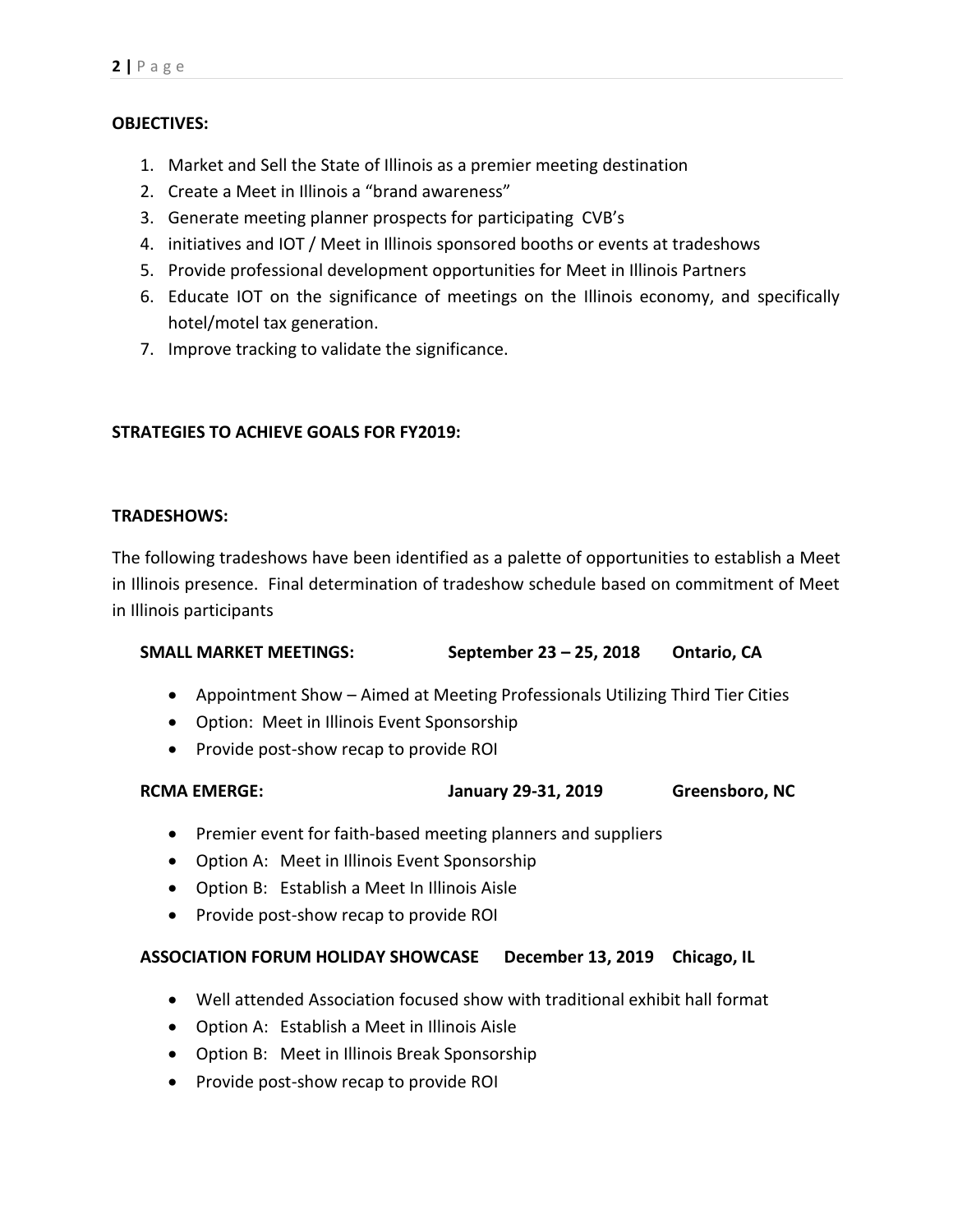# **CONNECT CHICAGO March, 2019 Chicago, IL**

- $\bullet$  2<sup>ND</sup> year of a new appointment show focused on Illinois based planners
- 2108 event included 50 qualified planners
- Option : Meet in Illinois Awareness Sponsorship / Event
- Provide post-show recap to provide ROI

# **AWARENESS PUBLICATION: \$60,000 Ad Commitment**

The following publication opportunity is presented to establish a premier **Meet in Illinois Publication** that would complement the **Tour** and **Sports** publications.

- 25,000 copies prints
- Approximately 20,000 copies poly-bagged and mailed to meeting planner professionals who subscribe to Illinois Meetings & Events, Michigan Meetings & Events and Minnesota Meetings and Events.
- Each advertiser will receive additional copies for individual distribution
- Additional overruns available for additional cost
- Net Ad Rates:
	- o Full Page (display or listing) \$3000
	- o Half Page (display or listing) \$2000
	- $\circ$  1/3 Page (display or listing) \$1000
	- o Premium Positions: Back Cover \$4500, Inside Covers, Page 1, Opposite TOC \$4000
	- o Packages: Full Page Display Ad + Full Page Listing \$5500, Half Page Display + Half Page Listing \$3500
- ILM+E creates entire editorial program based on the direction from Meet in Illinois.

# **CVENT RESEARCH PROJECT**

- Co-operatively utilize performance reports provided to Meet in Illinois members to benchmark and understand trends affecting the group business being sourced and purchased through this ever present channel.
- Utilize collaborative efforts to work with CVENT to improve the destination lists quality and to research group or co-op buying rates for position on the client front channel.
- Utilize collaboration to arrive at a co-operative plan to address an expected challenging 2019 group booking year.